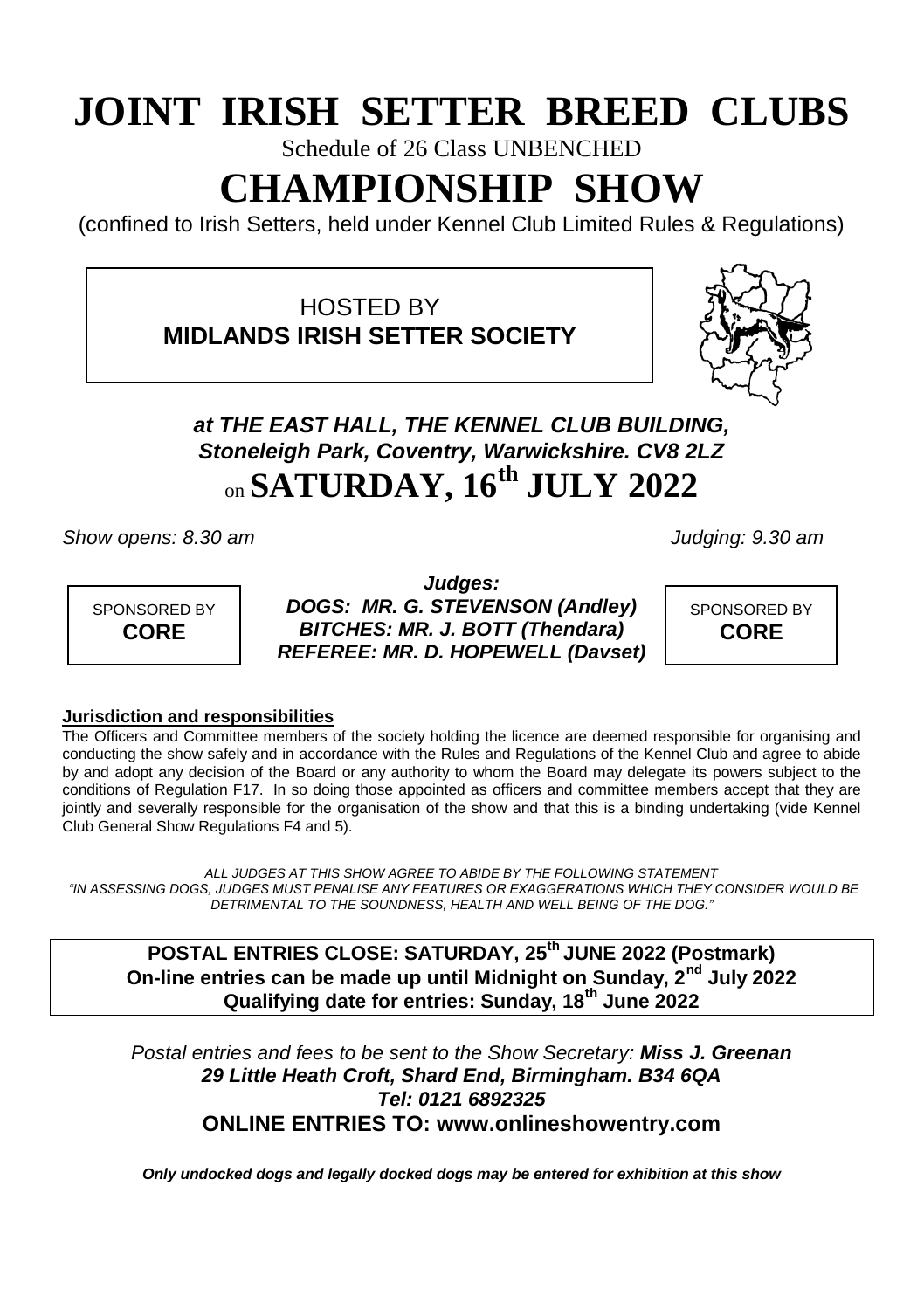# **Midlands Irish Setter Society**

**President:** Mrs. P.M.J. Barrett **Vice President:** Mr. David Bell

**Chairman:** Mrs. J. Greenan **Vice Chairman:** Mr. J. Sharman **Secretary:** Miss D. Wilder **Treasurer:** Mrs. S. Hopewell **Show Manager:** Mrs. J. Bavne **Trophy Steward:** 

**Committee:**

*Mesdames:* Bayne, Begg, Greenan, Hopewell, Pallister, Sketchley, Smith. *Messrs:* Hopewell, Sharman. Co-opted Mr. G. Hughes

**Hon. Life Members** Mrs. J. Axon, Mr. D. Bell, Mrs. L. Leach, Mrs. D. McDonald, Mrs. L. Muir, Mr. J. Sharman.

#### **Hon. Veterinary Surgeon (on call):** MEDIVET

1 Guy Street, Leamington Spa, Warwickshire CV32 4RX. Tel: 01926 423161

### **ENTRY FEES**

£18.00 First Class per dog

£2.00 Each subsequent class with the same dog

Catalogue - £3.50 with entry

**Not For Competition:** £5.00 (*The Kennel Club declaration on the entry form in respect of infectious or contagious disease also applies to dogs entered NFC.*

**Advertising:** £10.00 Full Page; £6.50 Half Page

### **Please Note: Passes will NOT be sent out**

*For confirmation of entry please include a stamped, addressed postcard or envelope*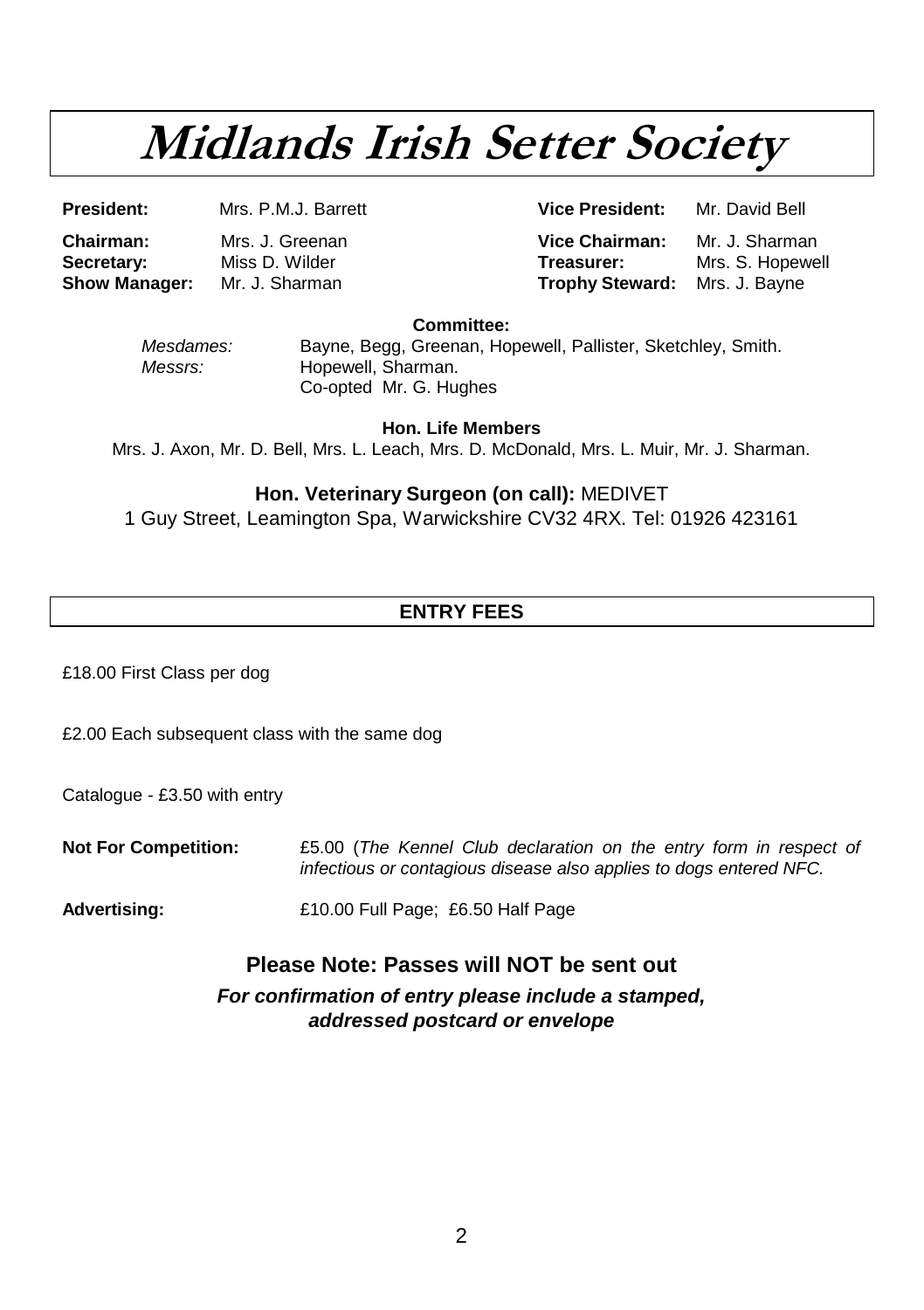## **~ CLASSIFICATION ~**

#### *Dogs: MR. G. STEVENSON (Andley) Bitches: MR. J. BOTT (Thendara) Referee: MR. D. HOPEWELL (Davset)*

- 1. Minor Puppy, *Dog* 14. Minor Puppy, *Bitch*
- 2. Puppy, *Dog* 15. Puppy, *Bitch*
- 
- 4. Junior, *Dog* 17. Junior, *Bitch*
- 
- 6. Maiden, *Dog*<br>7. Novice, *Dog*
- 
- 
- 
- 9. Graduate, *Dog* 22. Graduate, *Bitch* 10. Post Graduate, *Dog* 23. Post Graduate, *Bitch*
- 11. Mid Limit, *Dog* 24. Mid Limit, *Bitch*
- 
- 13. Open, *Dog* 26. Open, *Bitch*

*Kennel Challenge Certificate – Dog Kennel Club Challenge Certificate – Bitch*

- 
- 
- 3. Veteran, *Dog* 16. Veteran, *Bitch*
- 
- 5. Yearling, *Dog* 18. Yearling, *Bitch*
	-
	- 7. Novice, *Dog* 20. Novice, *Bitch*
- 8. Undergraduate, *Dog* 21. Undergraduate, *Bitch*
	-
	-
	-
- 12. Limit, *Dog* 25. Limit, *Bitch*
	-

### **BEST IN SHOW • RESERVE BEST IN SHOW BEST PUPPY IN SHOW • BEST VETERAN IN SHOW**



### **• ROSETTES •**

BEST IN SHOW \* RESERVE BEST IN SHOW BEST PUPPY IN SHOW BEST PUPPY DOG \* BEST PUPPY BITCH CC WINNERS \* RESERVE CC WINNERS VETERAN DOG \* VETERAN BITCH \* BEST VETERAN IN SHOW 1<sup>st</sup> to VHC in ALL classes

# **SINCERE THANKS TO 'CORE' FOR KINDLY SPONSORING THIS SHOW**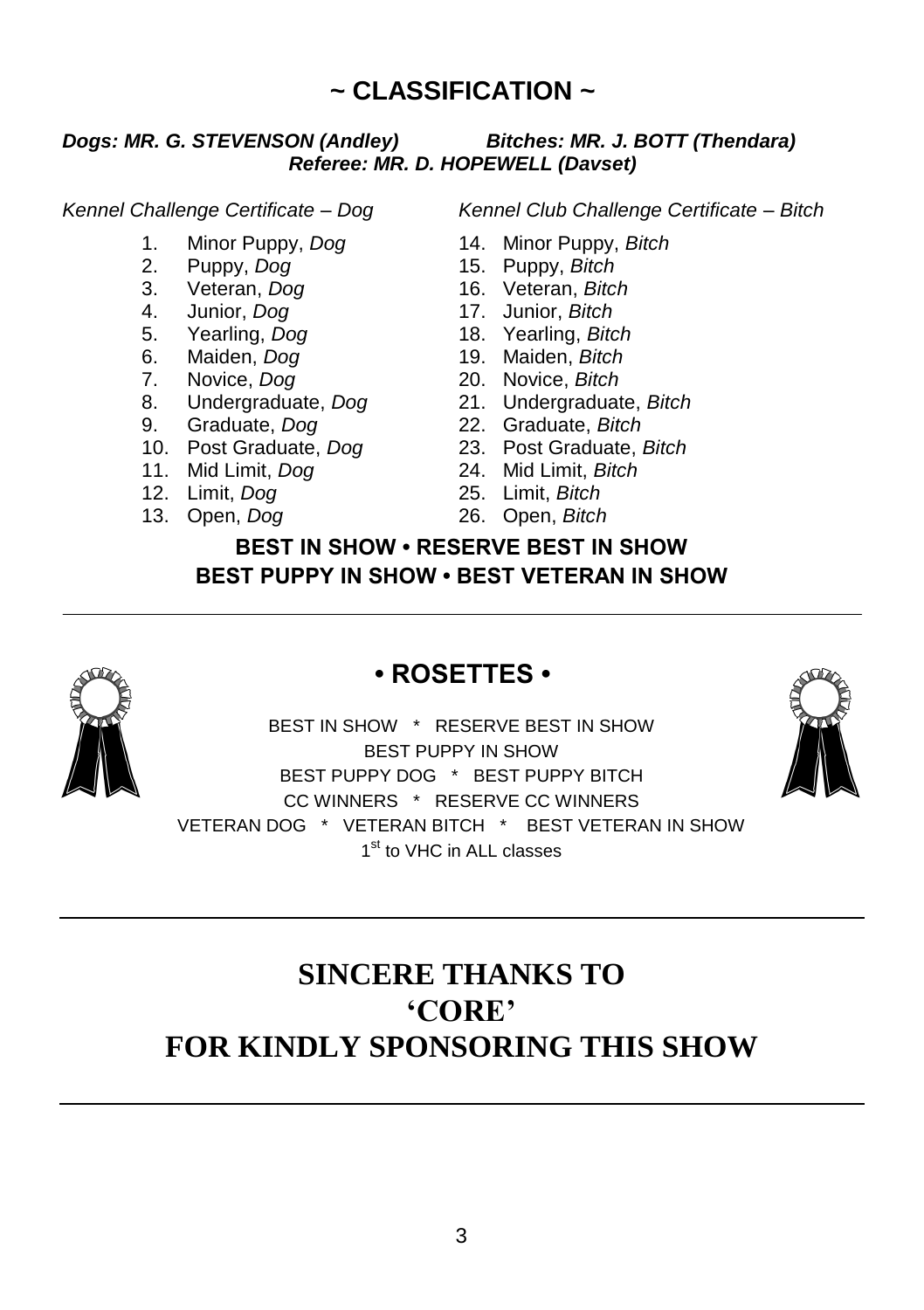# **DEFINITIONS OF CLASSES**

*(The word "dog" includes both sexes)*

In the following Definitions a Challenge Certificate includes any Show award that counts towards the title of Champion under the rules of any governing body recognised by The Kennel Club.

Wins at Championship Shows in breed classes where Challenge Certificates are not on offer shall be counted as wins at Open Shows. In the case of a dog owned in partnership and entered in Members' classes or competing for Members' Specials, each partner must at the time of entry be a Member of the Society. In estimating the number of awards won, all wins up to and including the seventh day before the date of closing of postal entries shall be counted when entering for any class, i.e. Saturday, 18<sup>th</sup> June, 2022. Wins in Variety Classes do not count for entry in Breed Classes, but when entering in Variety Classes, wins in both Breed and Variety classes must be counted.

A first prize does not include a Special Prize of whatever value. If an exhibitor reports before the judging of a class or classes that a dog has been entered which is ineligible, the exhibitor may choose one of the following options:- *(1) Withdrawal:* The dog may be withdrawn from competition subject to the conditions of Regulations 20.

- (2) *Transfer:*
	- (a) If a dog is ineligible for a class or classes as regards its colour, sex, weight or height the Show Secretary shall transfer it to the equivalent class or classes for the correct colour, sex, weight or height and in the event of there being no equivalent class, Minor Puppy and Puppy excepted to the Open class for the correct colour, sex, weight or height.
	- (b) For an exhibit entered incorrectly in a Minor Puppy class, Puppy class or Junior class, which is over age but under twelve calendar months of age, eighteen calendar months of age or twenty four calendar months of age respectively, the Show Secretary shall transfer the exhibit to the Puppy Class, Junior Class or Yearling Class respectively for the correct colour, sex, weight or height or in the event of there being no Puppy, Junior or Yearling class to the Open Class for the correct colour, sex, weight or height.
	- (c) For any reason other than the above, the Show Secretary shall transfer it to the Open class for the correct colour, sex, weight or height.
	- (d) If an exhibit arrives late and misses a class, even if it is the only class in which the dog is entered, the dog may not be transferred to any other class.

*MINOR PUPPY:* For dogs of six and not exceeding nine calendar months of age on the first day of the Show.

**PUPPY:** For dogs of six and not exceeding twelve calendar months of age on the first day of the Show.

*JUNIOR:* For dogs of six and not exceeding eighteen calendar months of age on the first day of the Show.

YEARLING: For dogs of twelve and not exceeding twenty four calendar months of age on the first day of the Show.

**NOVICE:** For dogs which have not won a Challenge Certificate Certificate / CACIB / CAC / Green Star or three or more First Prizes at Open and Championship Shows (Minor Puppy, Special Minor Puppy, Puppy and Special Puppy classes excepted, whether restricted or not).

*UNDERGRADUATE:* For dogs which have not won a Challenge Certificate / CACIB / CAC / Green Star or three or more First Prizes at Championship Shows where Challenge Certificates were offered for the breed (Minor Puppy, Special Minor Puppy, Puppy and Special Puppy classes excepted, whether restricted or not).

**GRADUATE**: For dogs which have not won a Challenge Certificate / CACIB / CAC / Green Star or four or more First Prizes at Championship Shows in Graduate, Post Graduate, Minor Limit, Mid Limit, Limit and Open classes, whether restricted or not.

**POST GRADUATE**: For dogs which have not won a Challenge Certificate / CACIB / CAC / Green Star or five or more First Prizes at Championship Shows in Post Graduate, Minor Limit, Mid Limit, Limit and Open classes, whether restricted or not.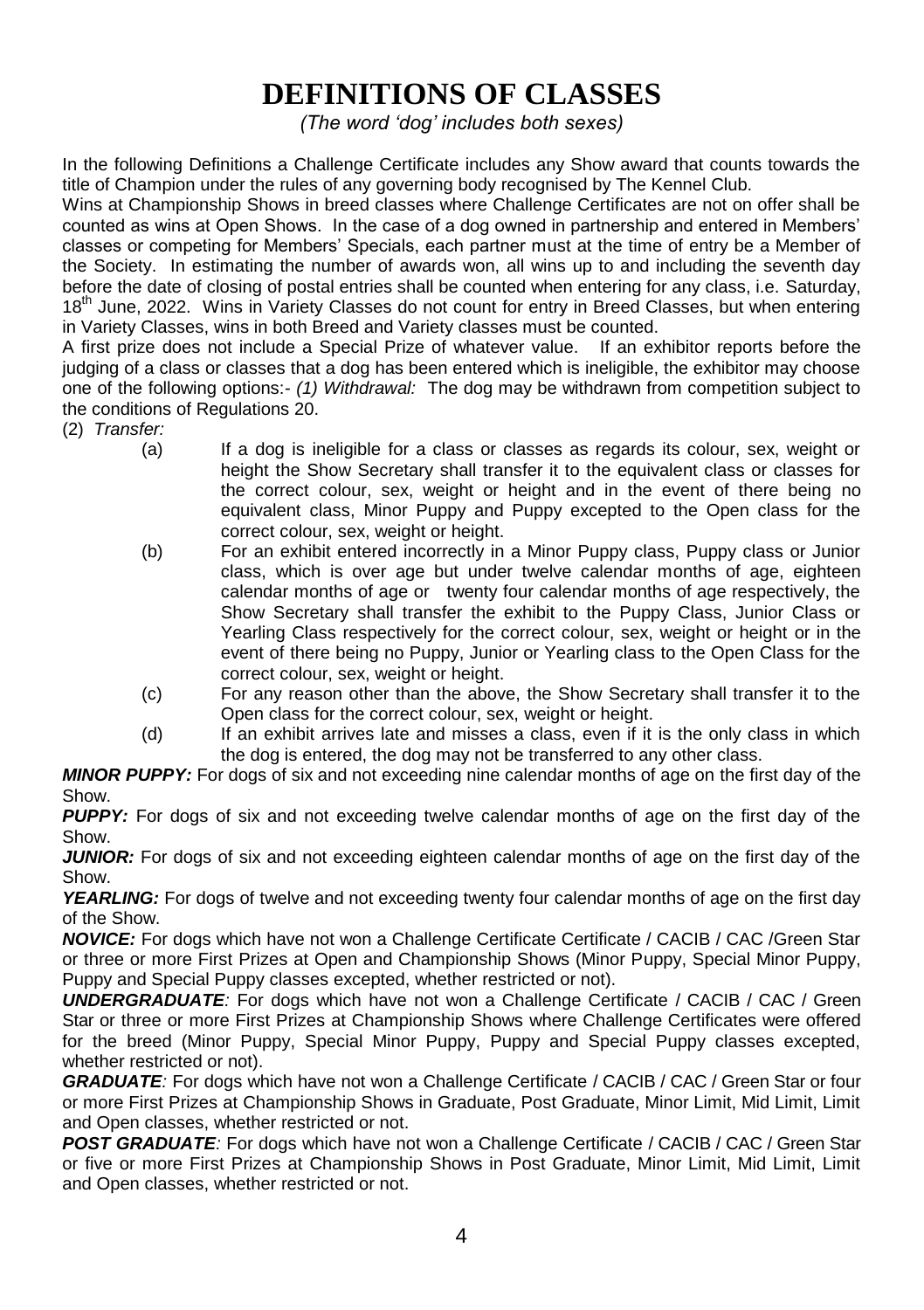*MID LIMIT:* For dogs which have not become show Champions under Kennel Club Regulations or under the rules of any governing body recognised by the Kennel Club, or won 3 or more CCs / CACIB / CAC / Green Stars or won five or more First Prizes in all at Championship Shows in Mid Limit, Limit or Open classes, confined to the breed, whether restricted or not, at Shows where Challenge Certificates were offered for the breed.

**LIMIT:** For dogs which have not become show Champions under Kennel Club Regulations or under the rules of any governing body recognised by the Kennel Club, or won 3 or more CCs / CACIB / CAC / Green Stars or won seven or more First Prizes in all at Championship Shows in Limit or Open classes, confined to the breed, whether restricted or not, at Shows where Challenge Certificates were offered for the breed.

*OPEN:* For all dogs of the breeds for which the class is provided and eligible for entry at the Show. **VETERAN:** For dogs of not less than seven years of age on the first day of the Show.

#### **ADVISORY NOTICE**

**NOT FOR COMPETITION** Societies may at their discretion, accept Not For Competition entries. Societies may accept such entries from breeds of dog not included within in the title of the Society and at Shows held over more than one day such entries may be accepted on any day from any breed.

**RULES AND REGULATIONS**

~~~~~~~~~~~~~~~~~~~~~~~~~~~~~~~~~

- 1. The Show will open at 8.30 a.m.
- 2. Dogs will be received at any time but it is the exhibitor's responsibility to ensure that exhibits are available for judging when required.
- 3. Judging will commence at 9.30 a.m.
- 4. The Show will close half an hour after all judging has been completed by which time dogs must be removed. Exhibits may be removed from the Show after their judging has been completed. Exhibits may not be removed any earlier unless by written order of the Veterinary Surgeon, Veterinary Practitioner or of the Show Manager and then only in very exceptional and unforseen circumstances which must be reported to the Kennel Club.
- 5. *Entry Fees*: £18.00 First Entry per Dog; £2.00 each subsequent entry with the same dog. Catalogue @ £3.50.
- 6. There is no prize money on offer at this show.<br>7. The Committee reserves to itself the right to re
- The Committee reserves to itself the right to refuse entries.
- 8. Puppies under six calendar months of age on the first day of the show are not eligible for exhibition
- 9. The mating of bitches within the precincts of the Show is forbidden.
- 10. *Best Puppy in Show* Where a Best Puppy in Show competition is scheduled the Best Puppy in Show is a Puppy which has competed and is unbeaten by any other Puppy exhibited at the same Show. A Puppy is a dog of six and not exceeding twelve calendar months of age on the first day of the Show. Where the Best in Show is a Puppy it may at the discretion of the judge be awarded Best Puppy in Show respectively. Where the Reserve Best in Show is a puppy which has only been beaten by an adult dog it may at the discretion of the judge be awarded Best Puppy in Show respectively. Consequently selection of Best Puppy in Show must follow the selection of Best in Show respectively.
- 11. *Best in Show -* Best in Show must be selected from the exhibits declared Best of Sex. If a Reserve Best in Show is to be selected, the eligible dogs are those declared Best Opposite Sex and Reserve Best of Sex to the exhibit declared Best in Show.
- 12. Exhibits will not be admitted to Best in Show competition after a period of ten minutes has elapsed since the announcement that exhibits are required for judging, unless they have been unavoidably delayed by previous judging not being completed on time, and then only with special permission of the Show Management.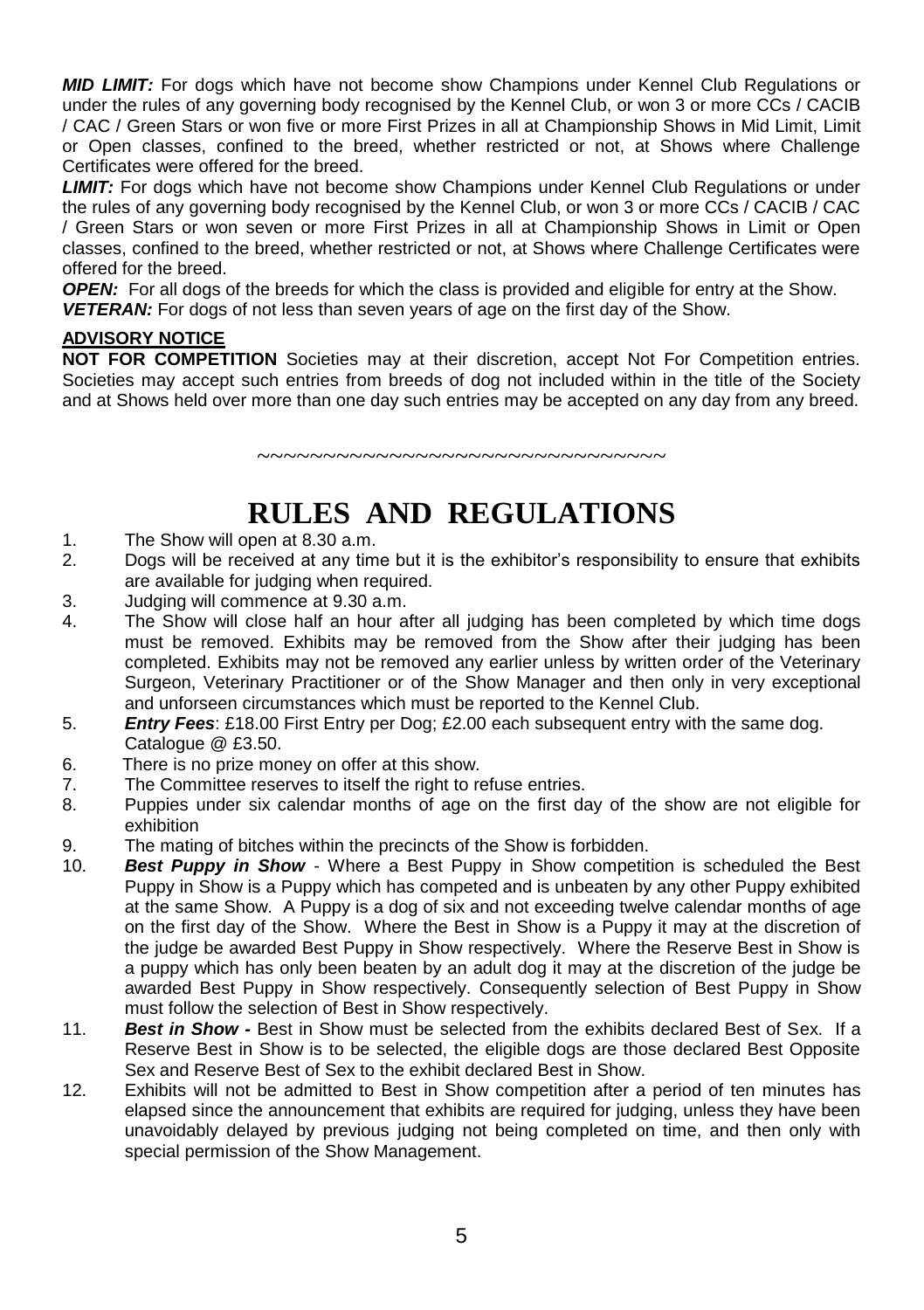- 13. Exhibitors must not pick up dogs by their tails and leads when lifting them nor handle a dog in a manner which causes its feet not to touch the ground when on the move. This is not acceptable. Exhibitors should note that such practice would constitute harsh handling and reports of such practice will be referred to the Committee under Kennel Club Show Regulation F11.
- 14. All exhibitors must be familiar with Kennel Club Regulation F. (Annex B) Regulations for the Preparation of Dogs for Exhibition.
- 15. All dogs resident outside the U.K. must be issued with a Kennel Club Authority to Compete number before entry to the show/event can be made. All overseas entries without an Authority to Compete number will be returned to the exhibitor / competitor.

#### 16. **DOGS IN VEHICLES ON HOT DAYS**

Anyone whose dog is entered at a Kennel Club licensed event should take all reasonable steps to ensure the needs of their dog(s) are met, and should not put a dogs health and welfare at risk by any action, default, omission or otherwise. Breach of Kennel Club Regulations in this respect may be referred to the Board for disciplinary action under Kennel Club Rules and Regulations.

Your dog is vulnerable and at risk during hot weather and the Kennel Club offers the following guidance to help guide you through the do's and don'ts travelling to and whilst at K.C. licensed events.

- When travelling to a show please take a moment to consider whether the route to the show is on a busy holiday route, and leave earlier to avoid increased time in traffic jams.
- If your vehicle is not air-conditioned seriously consider whether travelling to the show is a good idea at all. The vehicle should be as fully ventilated as possible, and plenty of stops should be taken, with lots of water available to drink.
- Ensure your dog is not sitting in full sunlight. There should be plenty of free flowing air around the dog.
- When at the show, never leave your dog in the vehicle.
- Keep the dog in the shade take your own shade for example a large umbrella and always have plenty of water available to drink so your dog stays well hydrated.
- Avoid your dog taking part in unnecessary exertion, or from standing in exposed sunlight for extended lengths of time.

Remember, if you feel hot your dog is very likely to feel much hotter and dehydrated, and this could lead to dire results. Please look after your dogs welfare.

WARNING: IF YOUR DOG IS FOUND TO BE A RISK, FORCIBLE ENTRY TO YOUR VEHICLE MAY BE NECESSARY WITHOUT LIABILITY FOR ANY DAMAGE CAUSED.

- 17. Not For Competition entries are accepted. Details of each dog so entered must be recorded on the entry form and must be Kennel Clubregistered.
- 18. No modifications will be made to this Schedule except by permission of the General Committee of The Kennel Club, which will be followed by advertisement in the Canine Press wherever possible.
- 19. Any owner, competitor, handler or other person in charge of a dog is required to remove as soon as possible any fouling caused by their dog(s) at any Kennel Club licensed Show within the licensed venue and within the environs of that event including car and caravan parks and approaches.
- 20. The owner, exhibitor, handler or other person in charge of a dog at Kennel Club licensed events must at all times ensure that the dog is kept under proper control whilst at the licensed venue, including the environs, car and caravan parks and approaches. This Regulation applies before (or at any time during the set up period at the venue), during the event and afterwards (at any time during the breakdown of the event).
- 21. A dog may be disqualified by the Board from any award, whether an objection has been lodged or not, if proved amongst other things to have been: a) registered or recorded as having been bred by the scheduled Judge, this shall not apply to a Judge appointed in an emergency; b) exhibited wiothout payment of appropriate entry fees.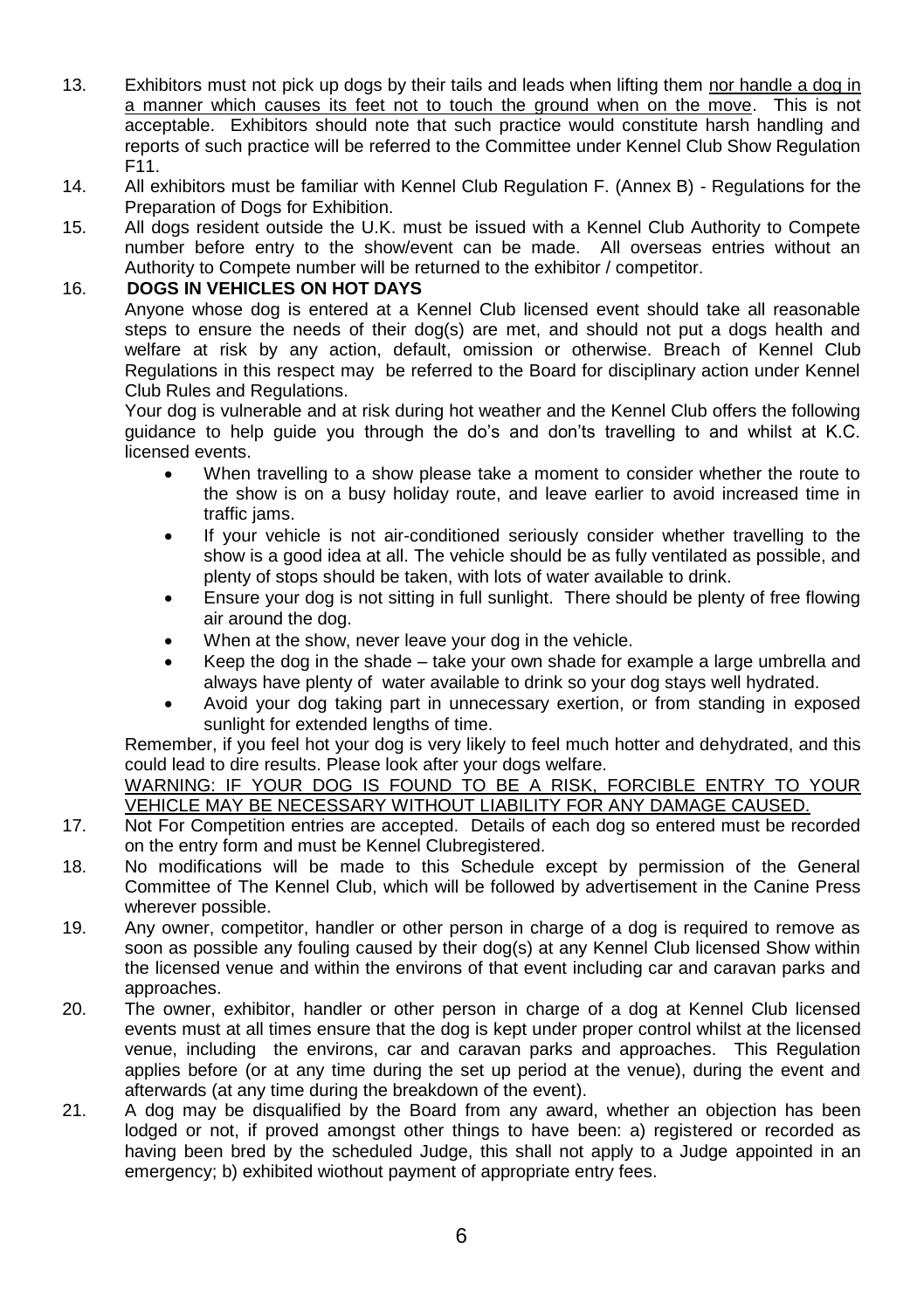22. The Committee of the Show can accept no responsibility for products advertised or sold by stall holders and/or Trade Stands at their Show. Persons attending Club Shows are reminded that the products on sale by Trade Stands, for the preparation and grooming of dogs may not meet the requirements of the Regulations for the Preparation of Dogs for Exhibition. (K.C.S.R.(F).

#### **HEALTH AND SAFETY**

A nominated Safety Officer will be in attendance throughout the show. Exhibitors and Spectators are reminded that just as Midlands Irish Setter Society has a responsibility to ensure the health and safety of all those attending their event, all those present have a duty and responsibility for their own safety. They are therefore expected to take the greatest care to avoid all uneven surfaces, guy ropes and other hazards, which are an inevitable and integral element of a dog show. Those bringing and using portable items of equipment such as folding chairs, trolleys, cages and grooming tables also have a responsibility to ensure that their tools, equipment and collapsible furniture is used and erected safely and does not constitute a hazard to others. Exhibitors are also reminded that they should wear appropriate clothing and footwear for the prevailling conditions on the site. Exhibitors show at their own risk if conditions are not ideal or unsafe they may withdraw their dog/s from classes.

#### **ELECTRICAL EQUIPEMENT**

All electrical equipment MUST be PAT tested with an up-to-date certificate.

Any exhibitor wishing to use an electrical appliance, i.e. hair dryer must produce a current PAT label attached to the appliance to the Show Manager, otherwise the Committee will remove the item and return it at the end of the show.